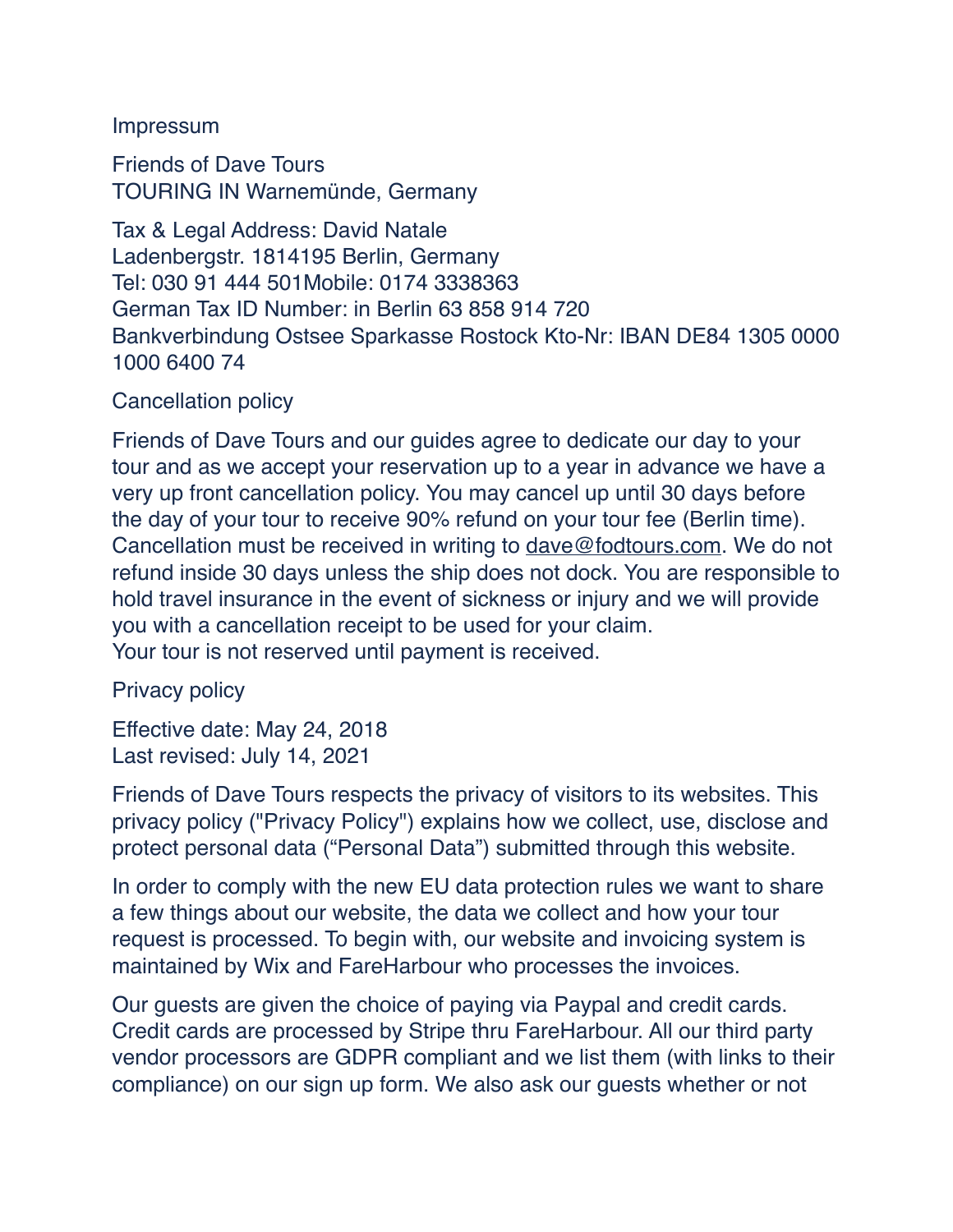they wish to appear in photos on our social media or website at the time of registration. Lastly, we send an Email Confirmation asking for permission to email you. It is NOT a requirement to accept our emails, however, if you opt out, you will not receive any information about tour changes, ship issues, or anything else to do with Friends of Dave Tours or DNA Tours, GmbH and accept all responsibilities therein.

YOUR INFORMATION WILL NEVER BE SOLD OR USED OTHER THAN FOR COMMUNICATION WITH DAVE, HIS WARNEMÜNDE TOURS OR ANY OF HIS RIVER CRUISES. YOU MAY OPT OUT AT ANY TIME.

To keep this very simple... we only use your data to conduct your tour and to make you aware of other travel opportunities with Dave and Friends of Dave Tours. We communicate with you regularly before your tour about your Friends of Dave Tour and we also send out occasional updates about Dave's journeys. That's it. We do not share or sell our lists ever!!!

#### Cookies and other technologies

This website may use cookies and other technologies to enhance users' experiences and improve the website's performance.

#### Personal data we collect

Through this website, Friends of Dave Tours may collect information that can specifically identify you, such as your name, address, telephone number and e-mail address when you voluntarily submit it to us.

# Use of personal data

We will only use personal data as set forth in this privacy policy, unless you have specifically consented to or opted-in to another use of your personal data. We may use and disclose personal data for any of the following reasons:

- to respond to requests you may make of us, including to provide services that you have requested and participate in activities that you have joined
- to contact you and/or provide you with general information as well as information about our products and services from time to time

To continuously improve and enhance our services, we may send you marketing communications via email relating to our business which may be of interest to you / SPECIFICALLY FOR FRIENDS OF DAVE TOURS OR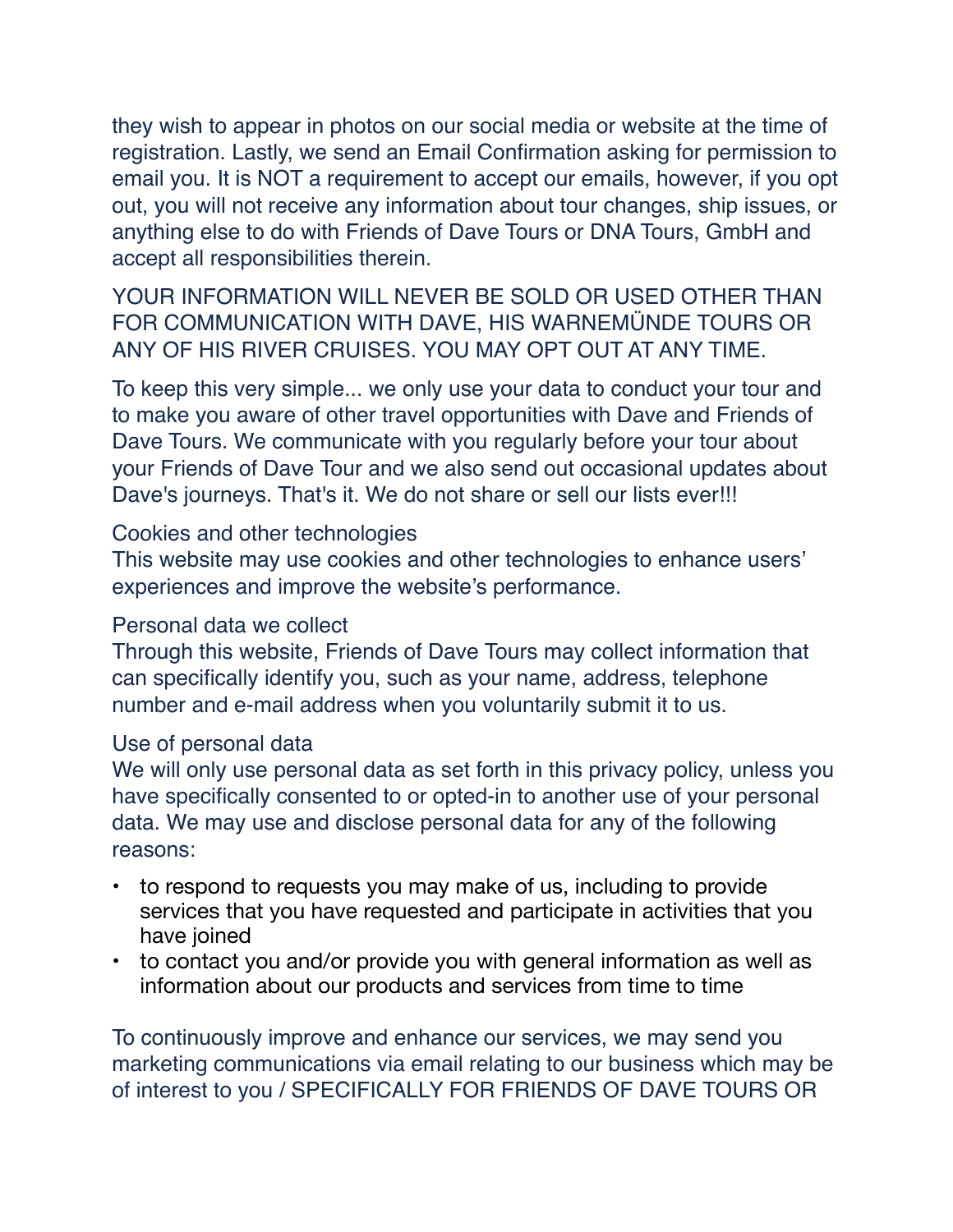DNA TOURS GMBH. You can choose the types of communications you want to receive at any time by updating your email preferences. You may also unsubscribe at any time.

Consent: We will not use your personal data for advertising purposes unless you have freely given your explicit and prior consent. WE NEVER GIVE YOUR DATA TO OUTSIDE ADVERTISERS! However, for existing customers, we may use your email address that we obtained from you in the context of our existing customer relationship to provide you with marketing materials relating to similar products or services that you have previously requested, used or participated in. You may, however, object to such use at the time of collection and each time a message is sent. To opt-out of email marketing, follow the instructions within the email that you receive.

to share with agents, contractors or partners of Friends of Dave Tours in connection with services that these individuals or entities perform for, or with, our firm. These agents, contractors or partners are restricted from using Personal Data in any way other than to provide services for Friends of Dave Tours. We may, for example, provide Personal Data to agents, contractors or partners for hosting our databases, for data processing services, or to send you information that you requested, but those parties cannot use your Personal Data for their own purposes unrelated to the work they are doing for us

to respond to duly authorized information requests of governmental authorities or where required by law

to investigate suspected fraudulent activity in connection with the website or violation of another party's rights in connection with the sale, assignment, or other transfer of the business of this website to which the information relates, in which case we will require any such buyer to agree to treat personal data in accordance with this privacy policy.

# **Security**

The security of your personal data is very important to us. We have put in place reasonable physical, electronic, and administrative procedures to safeguard the information we collect. Access to your personal data is granted only to those employees/vendors who require it in order to perform their duties. We cannot guarantee, however, that all communications between us or information stored on our servers will be free from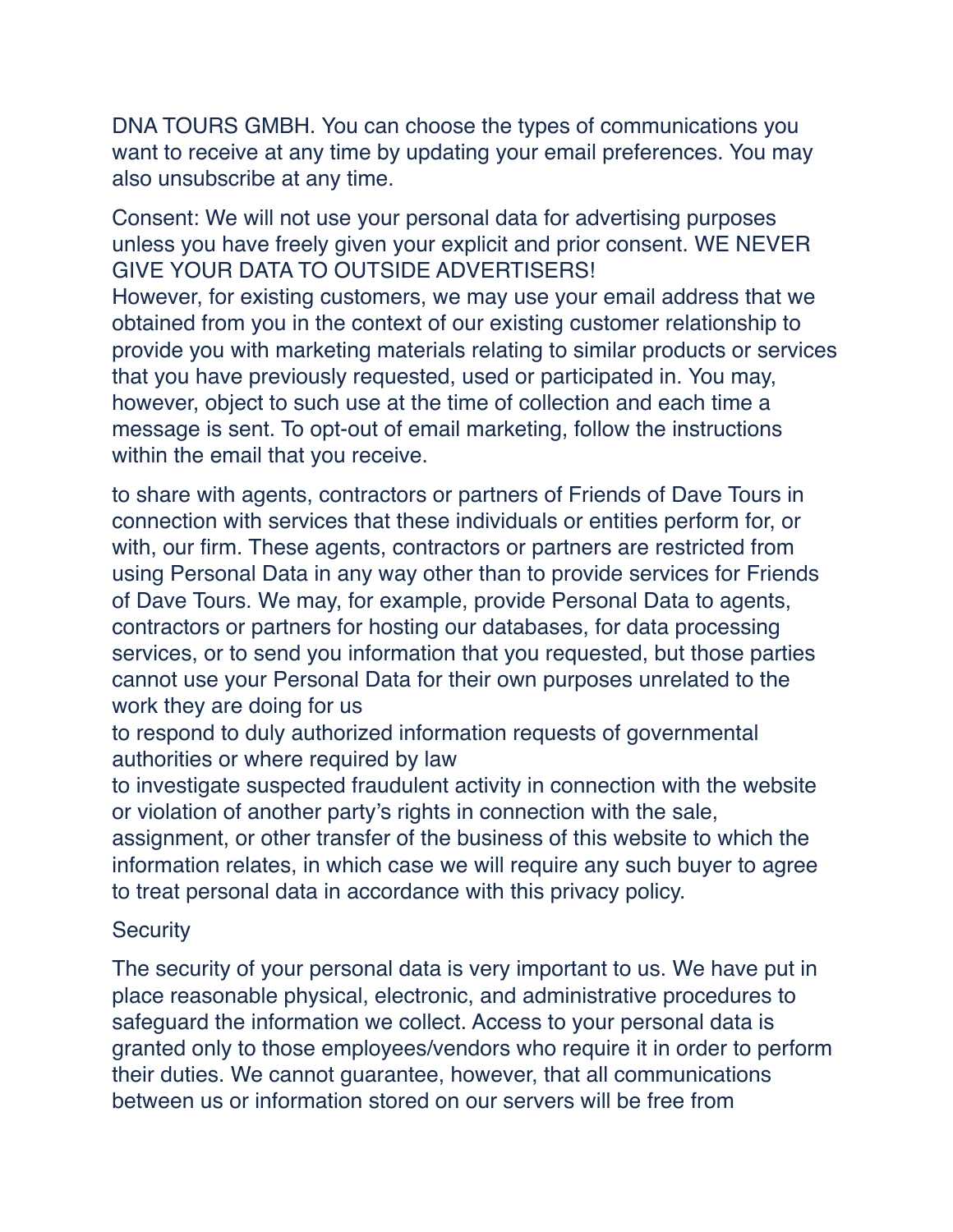unauthorized access by third parties such as hackers, however we will comply with all reporting requirements of the GDPR should we be made aware of any breaches. Your use of our services demonstrates your assumption of this risk.

# Information from children

This website is not directed at children and we have no intention of collecting personal data from young people. If we become aware that personal data from a child under 18 has been collected without the consent of such child's parent or guardian, we will use all reasonable efforts to delete such information.

# Third party websites

As a convenience to our visitors, this website contains links to a number of websites that we believe offer useful information. The policies and procedures we describe here do not apply to those websites. We suggest contacting those websites directly for information on their privacy policies.

We also book our tours thru FareHarbor booking engine which follows all GDPR rules.

# Access to personal data

We will make available to you the personal data about you in our custody or control that we have collected, used or disclosed, upon your written request, to the extent required and/or permitted by law.

To request access to personal information that we hold about you, we simply ask that you submit your request in writing by clicking on the "Contact us via email"-link shown in the top-right area of this page. When we receive an access request from an individual, we will attempt to fulfill the requested information within 30 days, including requests regarding the personal data we have in our possession or control about the individual, what it is being used for, and to whom it has been disclosed, if applicable.

In certain situations, however, we may not be able to give individuals access to all or some of their personal data. If we deny an individual's request for access to their personal data, we will advise the individual of the reason for the refusal.

# Accuracy of personal data

We make reasonable efforts to keep personal data in our possession or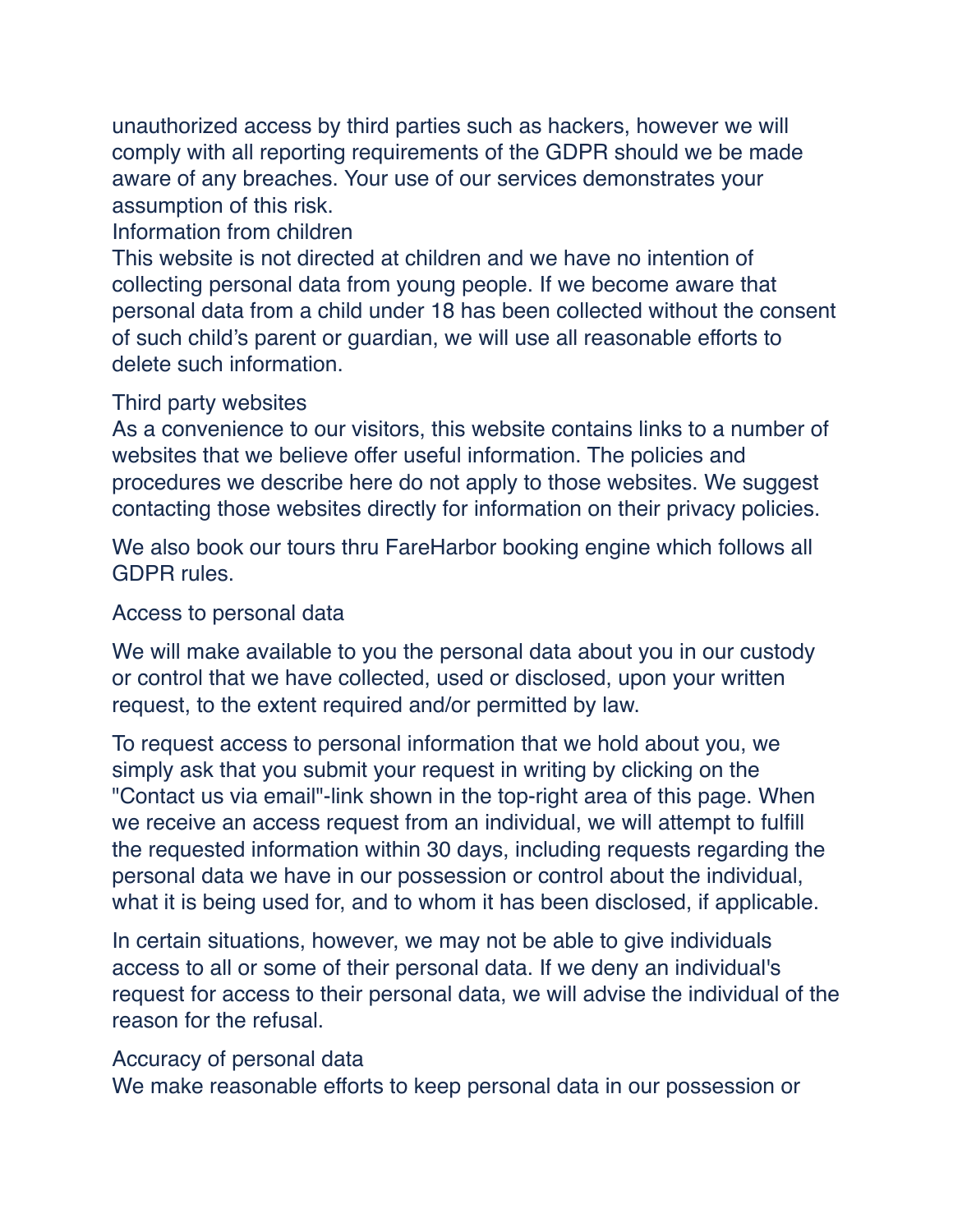control, which is used on an ongoing basis, accurate, complete, current and relevant, based on the most recent information available to us. If you would like to correct, modify or delete your personal data, please submit your request in writing by clicking on the "Contact us via email" link shown in the bottom-right area of this page.

#### International transfers of personal data

Personal data submitted through this website resides on servers at our office in Berlin, Germany and the servers of our Hosting Partners 1&1 in Munich, Germany and Fare Harbor, Inc, based in Amsterdam, Netherlands.

Friends of Dave Tours is the DBA name for David Natale and our customers come from all over the world.

Your personal data may be transferred to one or more Friends of Dave Tours affiliated companies or non-affiliated service providers in other countries and used for the purposes described [previously.To](http://previously.to/) facilitate our global operations, we may transfer and access Personal Information from around the world, including the United States. This Privacy Policy shall apply even if we transfer Personal Information to other countries.

Friends of Dave Tours's legal entities outside the European Union have entered into intra-company data protection agreements using standard contractual clauses prepared by the European Commission / We have verified that our 3rd party vendors are GDPR compliant as of May 14, 2018. Moreover, Friends of Dave Tours's U.S. entities have entered into data protection agreements with service providers and other business partners. These agreements require the contracting parties to respect the confidentiality of your Personal Information and to handle European personal data in accordance with applicable European data protection laws.

By using this website, you consent to the transfer, storage, use and disclosure of your personal data among our affiliated companies and nonaffiliated service providers, wherever located. Friends of Dave's service providers are contractually bound to respect the confidentiality of your personal data.

Our Marketing/hosting partner, FareHarbor is located in Amsterdam and is participating in and has certified its compliance with the EU-US Privacy Shield Framework [\(www.privacyshield.gov/welcome](http://www.privacyshield.gov/welcome)).